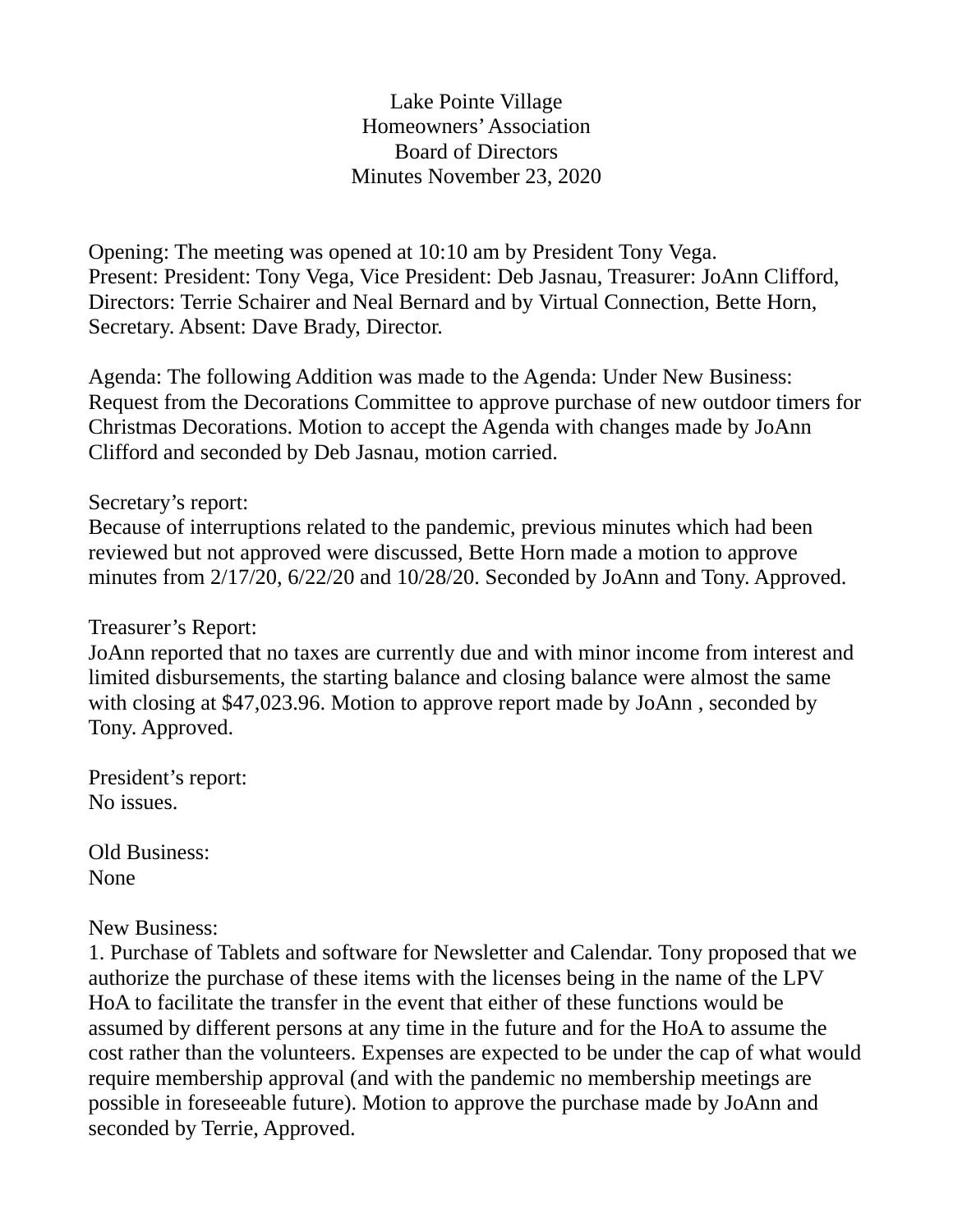## Page 2

## 2. FMO Article (emergency declaration)

The recent article in the LPV newsletter of September was reviewed. (copy Attached). The recommendations from the "Not-for Profit" laws to initiate a "stand in place" order for the remainder of 2020 and 2021 which would suspend annual elections, open meetings and large gatherings under a declared "emergency" was discussed. It was decided to table this decision fro future discussion.

# 3. Open Positions on the Activities Committee

The terms of Chairperson and Budget Officer were ended in November. No meetings of the Committee have been able to be held for the purpose of elections, and most activities have been indefinitely suspended . Deb Jasnau who is Activity Vice Chair and Terrie Schairer who is Activities liaison for the Board suggested a small meeting of Activities chairpersons in December (Dec  $14<sup>th</sup>$  at 1:00pm), to touch base with members and an additional meeting in January to re-organize and decide the future of the committee.

## 4. Decorations Committee Purchase.

A request from the Decorations Committee for approval to purchase new timers for outdoor lights was discussed. A suggestion was made to make a request to Management for financial assist with this purchase. Neal Bernard, Management Relations chair will discuss with office management. A motion to approve the purchase, if needed, was made by JoAnn and seconded by Terrie. Approved.

## Additional Comments

## Membership

Terrie questioned what additional efforts could be made to increase HoA membership which has been lagging this year especially with the pandemic. Neal to check with management re: information given to new residents on HoA membership and Tony will be adding the benefits to membership in his newsletter message for January. Board members were asked to assist by sending Tony any ideas they might have to include in his message.

## Newsletters from the Office

Some residents have expressed concern that they are are not getting office emails. Two issues appear to be the problem: First many are not opening the emails because they don't recognize the names of the office staff sending them and second, only one member of the household is being sent their emails and not sharing the information.